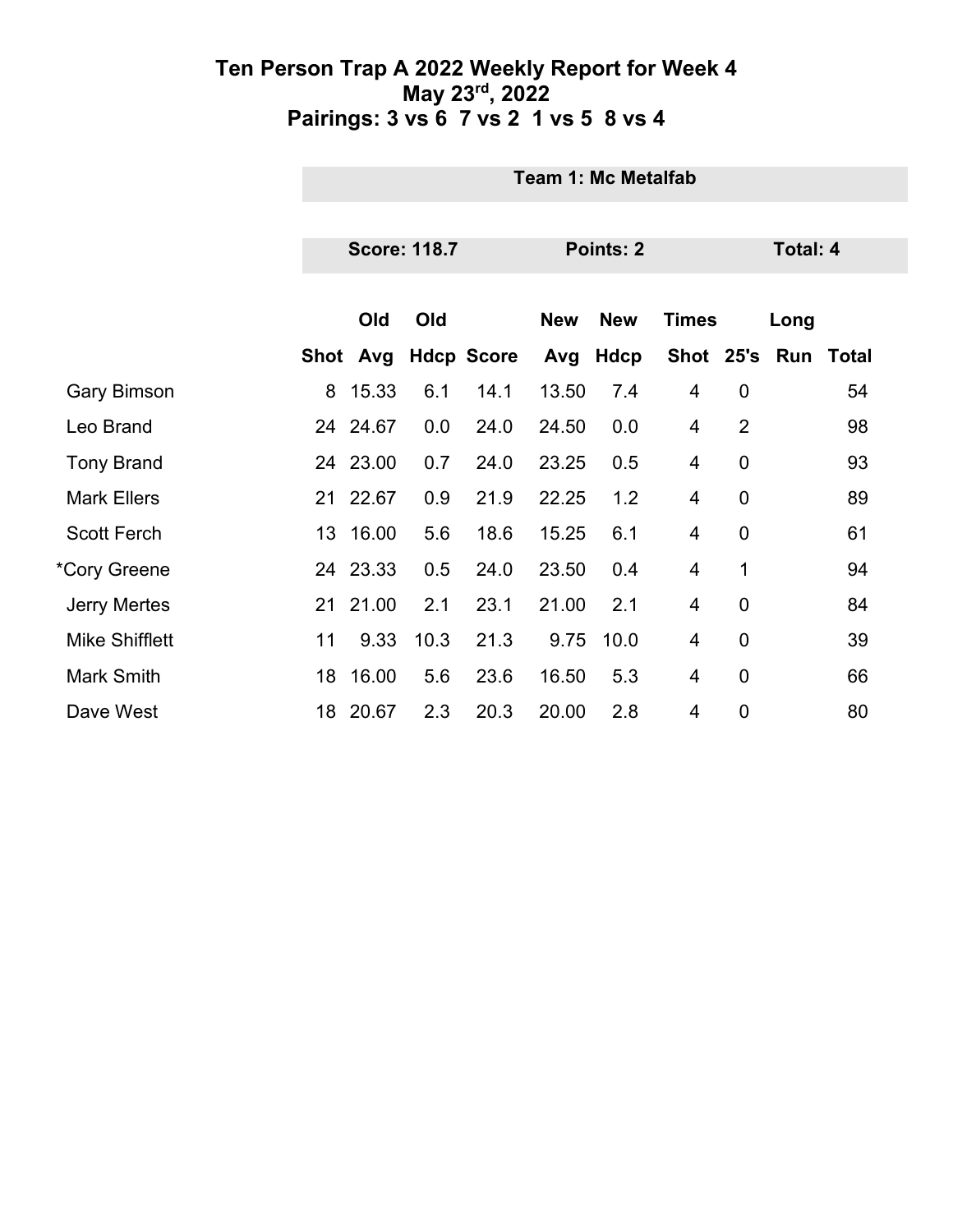|                       | <b>Team 2: Dunham</b> |          |                     |                   |            |             |                |                 |      |              |  |
|-----------------------|-----------------------|----------|---------------------|-------------------|------------|-------------|----------------|-----------------|------|--------------|--|
|                       |                       |          |                     |                   |            |             |                |                 |      |              |  |
|                       |                       |          | <b>Score: 118.5</b> |                   | Points: 2  |             |                | <b>Total: 4</b> |      |              |  |
|                       |                       |          |                     |                   |            |             |                |                 |      |              |  |
|                       |                       | Old      | Old                 |                   | <b>New</b> | <b>New</b>  | <b>Times</b>   |                 | Long |              |  |
|                       |                       | Shot Avg |                     | <b>Hdcp Score</b> | Avg        | <b>Hdcp</b> | Shot 25's Run  |                 |      | <b>Total</b> |  |
| <b>Mark Azure</b>     | 20                    | 17.67    | 4.4                 | 24.0              | 18.25      | 4.0         | 4              | $\mathbf 0$     |      | 73           |  |
| Dave Brady            |                       | 23 23.00 | 0.7                 | 23.7              | 23.00      | 0.7         | 4              | $\mathbf 0$     |      | 92           |  |
| <b>Brian Burke</b>    | 20                    | 19.67    | 3.0                 | 23.0              | 19.75      | 3.0         | 4              | $\overline{0}$  |      | 79           |  |
| <b>Chad Gillette</b>  |                       | 21 20.00 | 2.8                 | 23.8              | 20.25      | 2.6         | 4              | $\mathbf 0$     |      | 81           |  |
| Jason Kong            |                       | 22 22.67 | 0.9                 | 22.9              | 22.50      | 1.1         | 4              | $\mathbf 0$     |      | 90           |  |
| <b>Derick Podratz</b> |                       | 17 20.67 | 2.3                 | 19.3              | 19.75      | 3.0         | 4              | $\mathbf 0$     |      | 79           |  |
| Wes Schlichting       |                       |          |                     |                   |            |             | $\mathbf 0$    | $\mathbf 0$     |      | $\mathbf 0$  |  |
| <b>Lucas Sook</b>     |                       | 16 21.67 | 1.6                 | 17.6              | 20.25      | 2.6         | 4              | $\overline{0}$  |      | 81           |  |
| Zach Whitney          |                       | 17 13.33 | 7.5                 | 24.0              | 14.25      | 6.8         | 4              | $\mathbf 0$     |      | 57           |  |
| *Wade Williams        |                       | 22 23.33 | 0.5                 | 22.5              | 23.00      | 0.7         | $\overline{4}$ | $\overline{0}$  |      | 92           |  |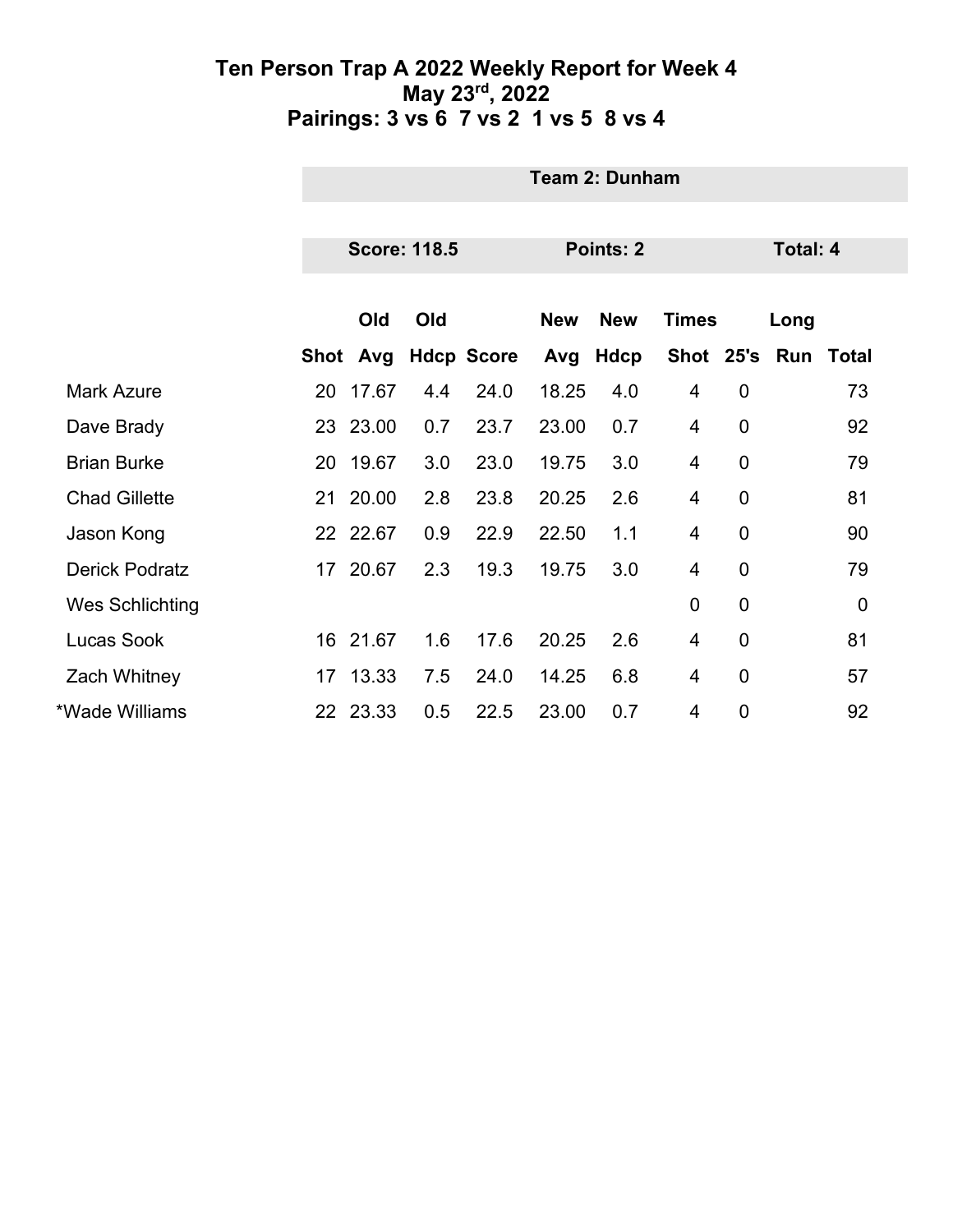|                         |                  | <b>Team 3: Fire Shots</b> |      |                   |            |             |                |                 |      |                     |  |  |
|-------------------------|------------------|---------------------------|------|-------------------|------------|-------------|----------------|-----------------|------|---------------------|--|--|
|                         |                  |                           |      |                   |            |             |                |                 |      |                     |  |  |
|                         |                  | <b>Score: 119.1</b>       |      |                   |            | Points: 2   |                | <b>Total: 6</b> |      |                     |  |  |
|                         |                  | Old                       | Old  |                   | <b>New</b> | <b>New</b>  |                |                 |      |                     |  |  |
|                         |                  |                           |      |                   |            |             | <b>Times</b>   |                 | Long |                     |  |  |
|                         |                  | Shot Avg                  |      | <b>Hdcp Score</b> | Avg        | <b>Hdcp</b> |                |                 |      | Shot 25's Run Total |  |  |
| Mike Baumann            | 17               | 19.67                     | 3.0  | 20.0              | 19.00      | 3.5         | 4              | $\mathbf 0$     |      | 76                  |  |  |
| Joe Cairl               | 19               | 16.33                     | 5.4  | 24.0              | 17.00      | 4.9         | 4              | 0               |      | 68                  |  |  |
| Dan Engstrom            | 17               | 17.67                     | 4.4  | 21.4              | 17.50      | 4.6         | $\overline{4}$ | 0               |      | 70                  |  |  |
| Ezra Engstrom           |                  | 24 18.00                  | 4.2  | 24.0              | 19.50      | 3.2         | 4              | $\mathbf 0$     |      | 78                  |  |  |
| <b>Tiffany Engstrom</b> | 16               | 19.00                     | 3.5  | 19.5              | 18.25      | 4.0         | 4              | 0               |      | 73                  |  |  |
| Dennis Jones            |                  | 21 13.33                  | 7.5  | 24.0              | 15.25      | 6.1         | 4              | $\mathbf 0$     |      | 61                  |  |  |
| *Brian Larson           | 18               | 17.00                     | 4.9  | 22.9              | 17.25      | 4.7         | 4              | 0               |      | 69                  |  |  |
| <b>Todd Lindorff</b>    |                  | 21 21.00                  | 2.1  | 23.1              | 21.00      | 2.1         | $\overline{4}$ | $\mathbf 0$     |      | 84                  |  |  |
| <b>Travis Swanson</b>   | 12 <sup>12</sup> | 16.33                     | 5.4  | 17.4              | 15.25      | 6.1         | 4              | $\mathbf 0$     |      | 61                  |  |  |
| <b>Mark Winczewski</b>  | 19               | 8.67                      | 10.7 | 24.0              | 11.25      | 8.9         | 4              | 0               |      | 45                  |  |  |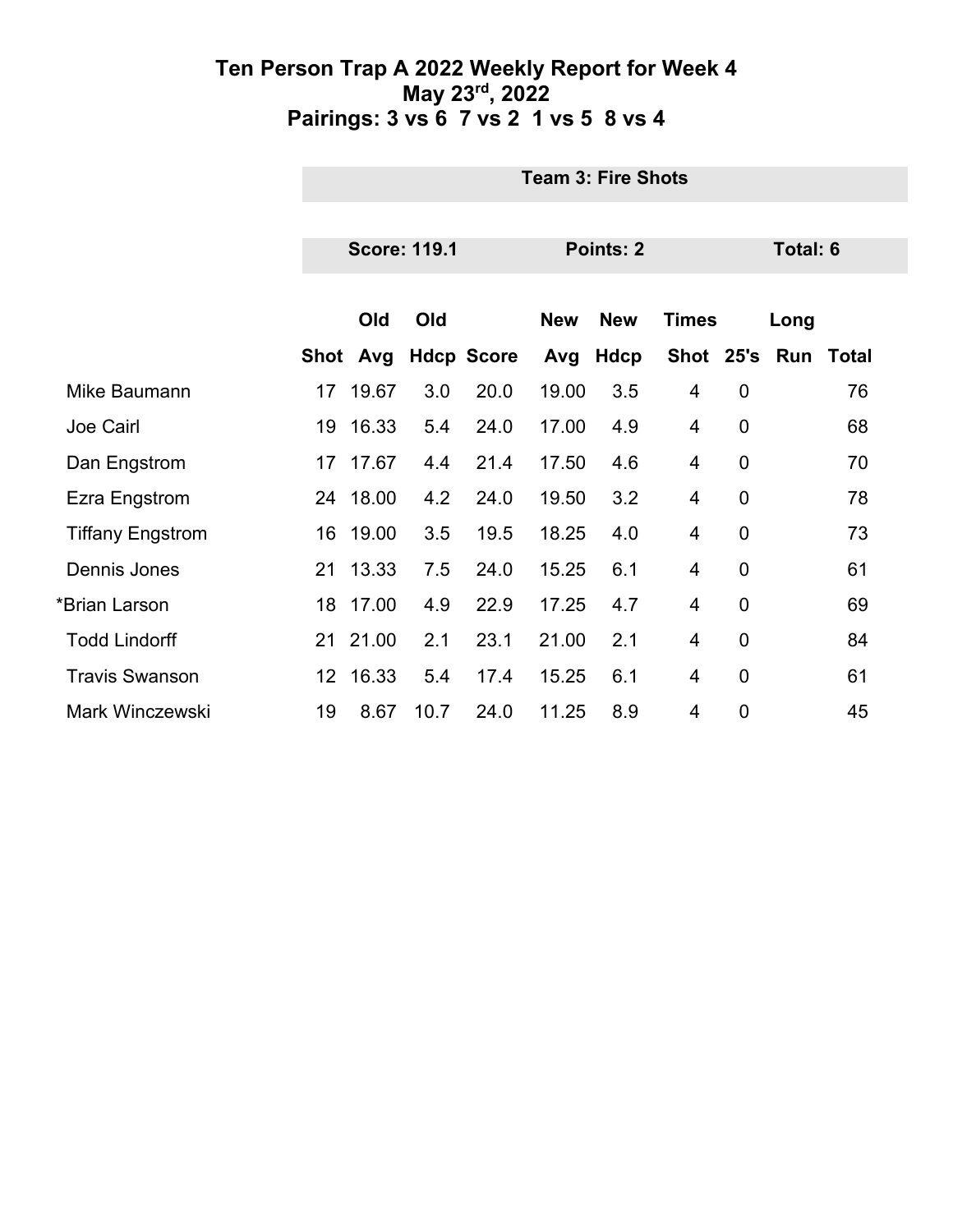|                      |    | <b>Team 4: The Yotters</b>       |     |                     |            |             |              |                |      |           |  |  |
|----------------------|----|----------------------------------|-----|---------------------|------------|-------------|--------------|----------------|------|-----------|--|--|
|                      |    | <b>Score: 122.0</b><br>Points: 2 |     |                     |            |             |              |                |      | Total: 8  |  |  |
|                      |    |                                  |     |                     |            |             |              |                |      |           |  |  |
|                      |    | Old                              | Old |                     | <b>New</b> | <b>New</b>  | <b>Times</b> |                | Long |           |  |  |
|                      |    |                                  |     | Shot Avg Hdcp Score | Avg        | <b>Hdcp</b> | Shot 25's    |                |      | Run Total |  |  |
| *Jason Amundsen      |    | 22 21.67                         | 1.6 | 23.6                | 21.75      | 1.6         | 4            | $\mathbf 0$    |      | 87        |  |  |
| <b>Shawn Bradley</b> |    | 25 23.33                         | 0.5 | 25.0                | 23.75      | 0.2         | 4            | $\overline{2}$ | 25   | 95        |  |  |
| James Eshelman       |    | 15.33                            | 6.1 |                     | 15.33      | 6.1         | 3            | $\overline{0}$ |      | 46        |  |  |
| <b>Steve Lorr</b>    |    | 25 24.00                         | 0.0 | 25.0                | 24.25      | 0.0         | 4            | $\overline{2}$ | 25   | 97        |  |  |
| <b>Brooks O</b>      |    | 19.67                            | 3.0 |                     | 19.67      | 3.0         | 3            | $\overline{0}$ |      | 59        |  |  |
| John Oyen            |    | 22 20.67                         | 2.3 | 24.0                | 21.00      | 2.1         | 4            | $\mathbf 0$    |      | 84        |  |  |
| <b>Aaron Peltier</b> |    | 24 24.33                         | 0.0 | 24.0                | 24.25      | 0.0         | 4            | $\overline{2}$ |      | 97        |  |  |
| Erin Quaranta        |    | 20 22.33                         | 1.2 | 21.2                | 21.75      | 1.6         | 4            | $\overline{0}$ |      | 87        |  |  |
| <b>Terry Raboin</b>  |    | 19 20.67                         | 2.3 | 21.3                | 20.25      | 2.6         | 4            | $\mathbf 0$    |      | 81        |  |  |
| <b>Barb Yotter</b>   | 23 | 19.67                            | 3.0 | 24.0                | 20.50      | 2.5         | 4            | $\overline{0}$ |      | 82        |  |  |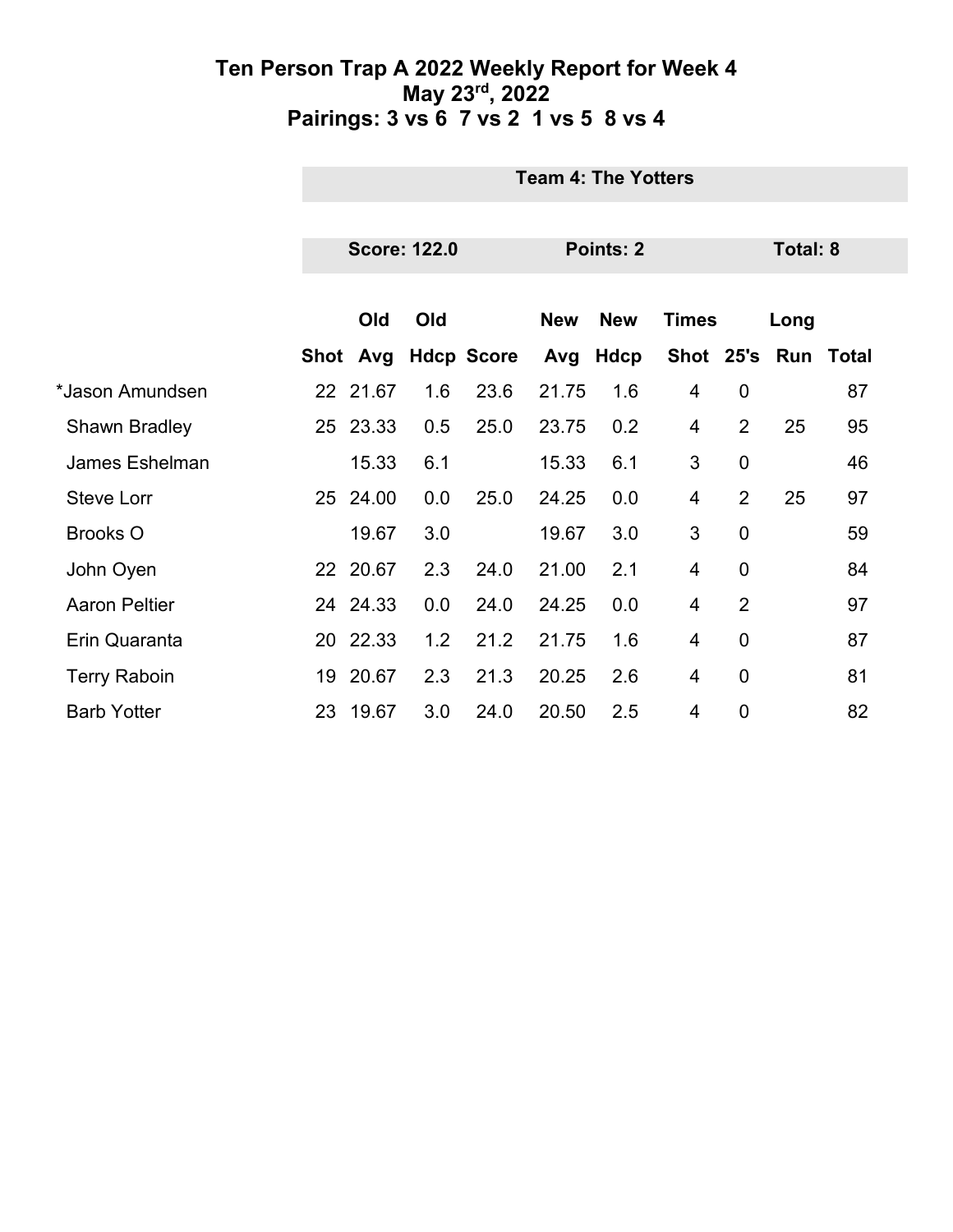|                         |    | Team 5: Lead Delivery for Mr Pigeon |     |                   |            |             |                |                 |               |             |  |
|-------------------------|----|-------------------------------------|-----|-------------------|------------|-------------|----------------|-----------------|---------------|-------------|--|
|                         |    |                                     |     |                   |            |             |                |                 |               |             |  |
|                         |    | <b>Score: 118.2</b>                 |     |                   | Points: 0  |             |                | <b>Total: 4</b> |               |             |  |
|                         |    |                                     |     |                   |            |             |                |                 |               |             |  |
|                         |    | Old                                 | Old |                   | <b>New</b> | <b>New</b>  | <b>Times</b>   |                 | Long          |             |  |
|                         |    | Shot Avg                            |     | <b>Hdcp Score</b> | Avg        | <b>Hdcp</b> |                |                 | Shot 25's Run | Total       |  |
| <b>Kevin Bubbers</b>    |    | 22 24.00                            | 0.0 | 22.0              | 23.50      | 0.4         | 4              | 1               |               | 94          |  |
| <b>Luke Churchill</b>   | 19 | 18.00                               | 4.2 | 23.2              | 18.25      | 4.0         | $\overline{4}$ | $\overline{0}$  |               | 73          |  |
| Joe Down                |    | 22 21.33                            | 1.9 | 23.9              | 21.50      | 1.8         | 4              | $\mathbf 0$     |               | 86          |  |
| David Godwin            |    | 24 22.33                            | 1.2 | 24.0              | 22.75      | 0.9         | 4              | $\mathbf 0$     |               | 91          |  |
| Becca Hegstrand         |    | 20.00                               | 2.8 |                   | 20.00      | 2.8         | 3              | $\overline{0}$  |               | 60          |  |
| *John Hegstrand         |    | 23.33                               | 0.5 |                   | 23.33      | 0.5         | 3              | $\mathbf 0$     |               | 70          |  |
| <b>Richard Oftedal</b>  |    |                                     |     |                   |            |             | $\mathbf 0$    | $\overline{0}$  |               | $\mathbf 0$ |  |
| <b>Mackenzie Phenow</b> |    | 15 12.33                            | 8.2 | 23.2              | 13.00      | 7.7         | 4              | $\overline{0}$  |               | 52          |  |
| Margaret Phillippi      | 19 | 14.67                               | 6.5 | 24.0              | 15.75      | 5.8         | 4              | $\mathbf 0$     |               | 63          |  |
| <b>Johnathan Pratt</b>  | 19 | 22.33                               | 1.2 | 20.2              | 21.50      | 1.8         | 4              | $\overline{0}$  |               | 86          |  |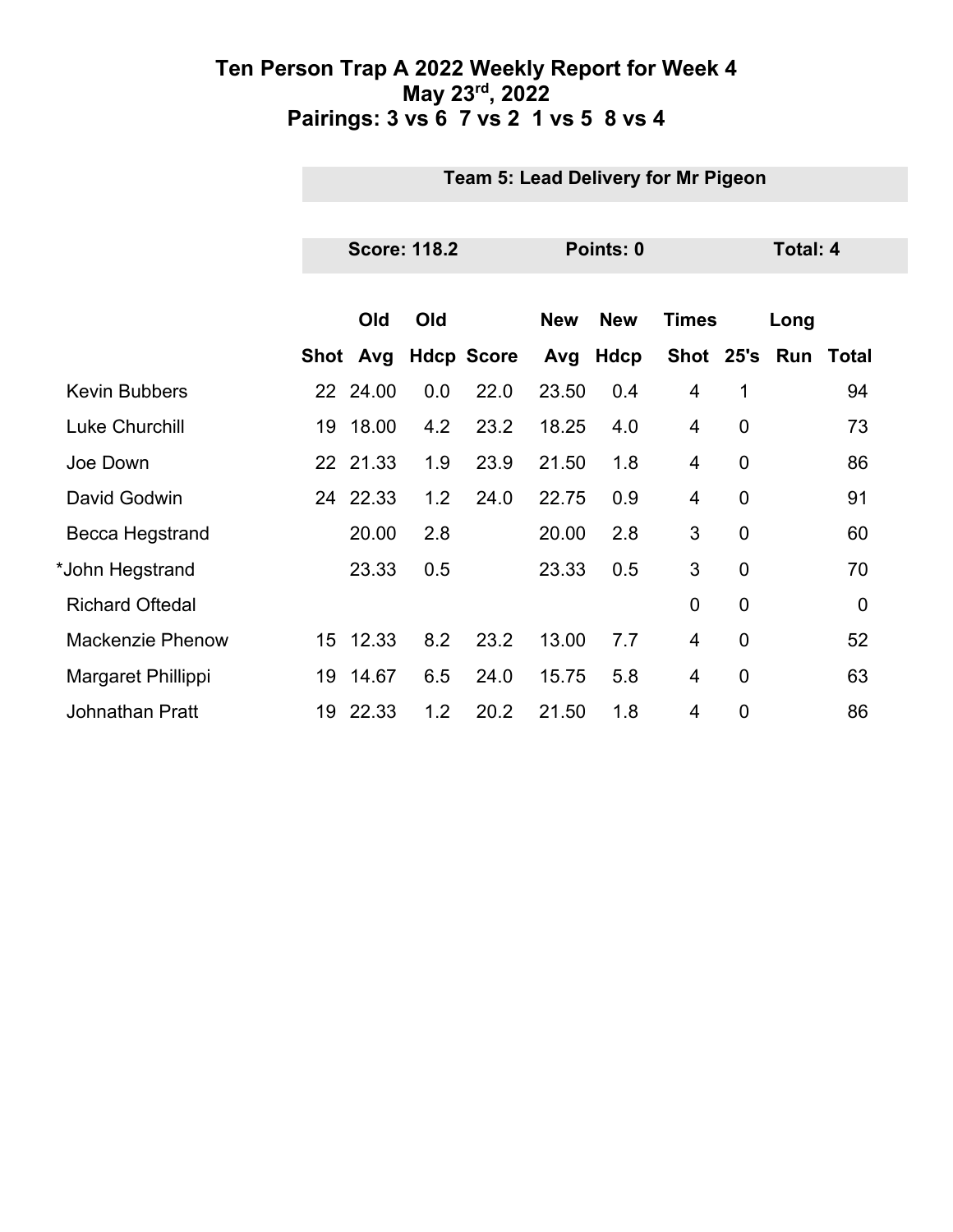|                       |    | Team 6: Pull, Bang, Dang |                     |                     |                                          |      |                |             |          |                     |  |
|-----------------------|----|--------------------------|---------------------|---------------------|------------------------------------------|------|----------------|-------------|----------|---------------------|--|
|                       |    |                          |                     |                     |                                          |      |                |             |          |                     |  |
|                       |    |                          | <b>Score: 112.3</b> |                     | Points: 0                                |      |                |             | Total: 0 |                     |  |
|                       |    | Old                      | Old                 |                     | <b>New</b><br><b>New</b><br><b>Times</b> |      |                |             | Long     |                     |  |
|                       |    |                          |                     | Shot Avg Hdcp Score | Avg                                      | Hdcp |                |             |          | Shot 25's Run Total |  |
| Alex Bickford         | 19 | 21.00                    | 2.1                 | 21.1                | 20.50                                    | 2.5  | $\overline{4}$ | $\mathbf 0$ |          | 82                  |  |
| <b>Jack Bickford</b>  |    |                          |                     |                     |                                          |      | $\mathbf 0$    | $\mathbf 0$ |          | $\boldsymbol{0}$    |  |
| <b>Jeff Bickford</b>  |    | 18 19.67                 | 3.0                 | 21.0                | 19.25                                    | 3.3  | $\overline{4}$ | $\mathbf 0$ |          | 77                  |  |
| *Chris Bloss          |    | 24 23.33                 | 0.5                 | 24.0                | 23.50                                    | 0.4  | $\overline{4}$ | $\mathbf 0$ |          | 94                  |  |
| <b>Nathan Bloss</b>   |    | 23 24.33                 | 0.0                 | 23.0                | 24.00                                    | 0.0  | $\overline{4}$ | 1           |          | 96                  |  |
| <b>Bloss Brandon</b>  |    | 16.00                    | 5.6                 |                     | 16.00                                    | 5.6  | 2              | $\mathbf 0$ |          | 32                  |  |
| Austin Kapann         |    | 22 22.33                 | 1.2                 | 23.2                | 22.25                                    | 1.2  | $\overline{4}$ | $\mathbf 0$ |          | 89                  |  |
| <b>Kevin Markuson</b> |    |                          |                     |                     |                                          |      | $\overline{0}$ | 0           |          | $\mathbf 0$         |  |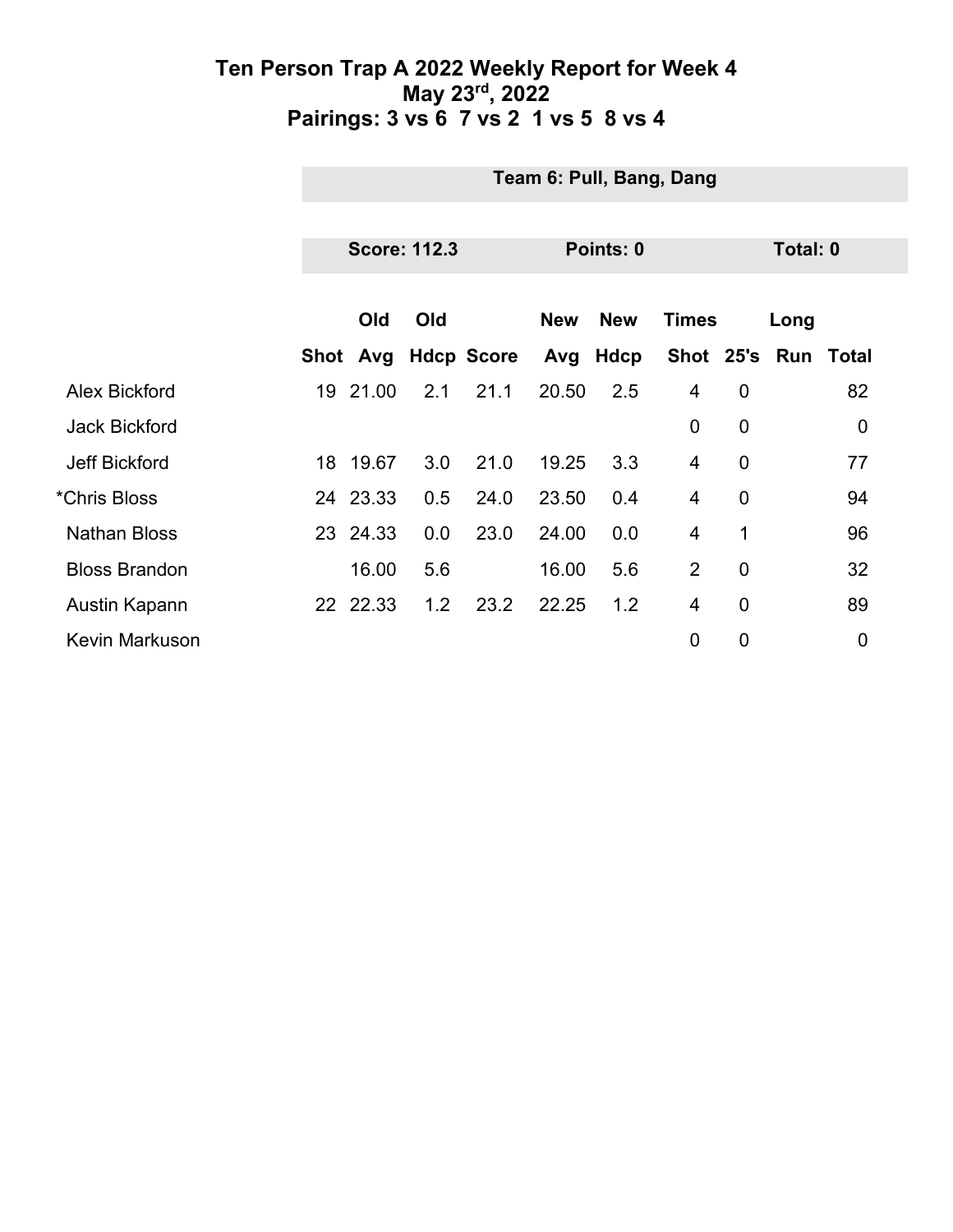|                  | <b>Team 7: Palmer Stained Glass</b> |          |     |                   |            |            |                |                |                     |    |
|------------------|-------------------------------------|----------|-----|-------------------|------------|------------|----------------|----------------|---------------------|----|
|                  |                                     |          |     |                   |            |            |                |                |                     |    |
|                  | <b>Score: 118.4</b>                 |          |     | Points: 0         |            |            | Total: 2       |                |                     |    |
|                  |                                     |          |     |                   |            |            |                |                |                     |    |
|                  |                                     | Old      | Old |                   | <b>New</b> | <b>New</b> | <b>Times</b>   |                | Long                |    |
|                  |                                     | Shot Avg |     | <b>Hdcp Score</b> |            | Avg Hdcp   |                |                | Shot 25's Run Total |    |
| Aaron Aaron      |                                     | 15.50    | 6.0 |                   | 15.50      | 6.0        | $\overline{2}$ | $\mathbf 0$    |                     | 31 |
| Jake Buhman      |                                     | 22 18.33 | 4.0 | 24.0              | 19.25      | 3.3        | 4              | $\mathbf 0$    |                     | 77 |
| <b>Dick Dick</b> |                                     | 24 22.00 | 1.4 | 24.0              | 22.50      | 1.1        | 4              | $\mathbf 0$    |                     | 90 |
| Ed Ed            |                                     | 21 23.00 | 0.7 | 21.7              | 22.50      | 1.1        | 4              | 1              |                     | 90 |
| Paul Krzyka      |                                     | 23 22.00 | 1.4 | 24.0              | 22.25      | 1.2        | 4              | $\mathbf 0$    |                     | 89 |
| <b>Mike Mike</b> |                                     | 18 17.67 | 4.4 | 22.4              | 17.75      | 4.4        | 4              | $\overline{0}$ |                     | 71 |
| Al Palmer        |                                     | 17 19.00 | 3.5 | 20.5              | 18.50      | 3.9        | 4              | $\mathbf 0$    |                     | 74 |
| *Shawn Palmer    |                                     | 21 22.33 | 1.2 | 22.2              | 22.00      | 1.4        | 4              | $\mathbf 0$    |                     | 88 |
| Roy Roy          | 23                                  | 19.00    | 3.5 | 24.0              | 20.00      | 2.8        | 4              | 0              |                     | 80 |

| Team 8: League average |     |                     |                     |  |                              |       |   |          |   |
|------------------------|-----|---------------------|---------------------|--|------------------------------|-------|---|----------|---|
|                        |     |                     |                     |  |                              |       |   |          |   |
|                        |     |                     |                     |  |                              |       |   |          |   |
|                        |     | <b>Score: 118.2</b> |                     |  | Points: 0                    |       |   | Total: 4 |   |
|                        |     |                     |                     |  |                              |       |   |          |   |
|                        |     |                     |                     |  |                              |       |   |          |   |
|                        | Old | Old                 |                     |  | New New                      | Times |   | Long     |   |
|                        |     |                     |                     |  |                              |       |   |          |   |
|                        |     |                     | Shot Avg Hdcp Score |  | Avg Hdcp Shot 25's Run Total |       |   |          |   |
|                        |     |                     |                     |  |                              | 0     | 0 |          | 0 |
|                        |     |                     |                     |  |                              |       |   |          |   |

Super Shooters: Shawn Bradley 25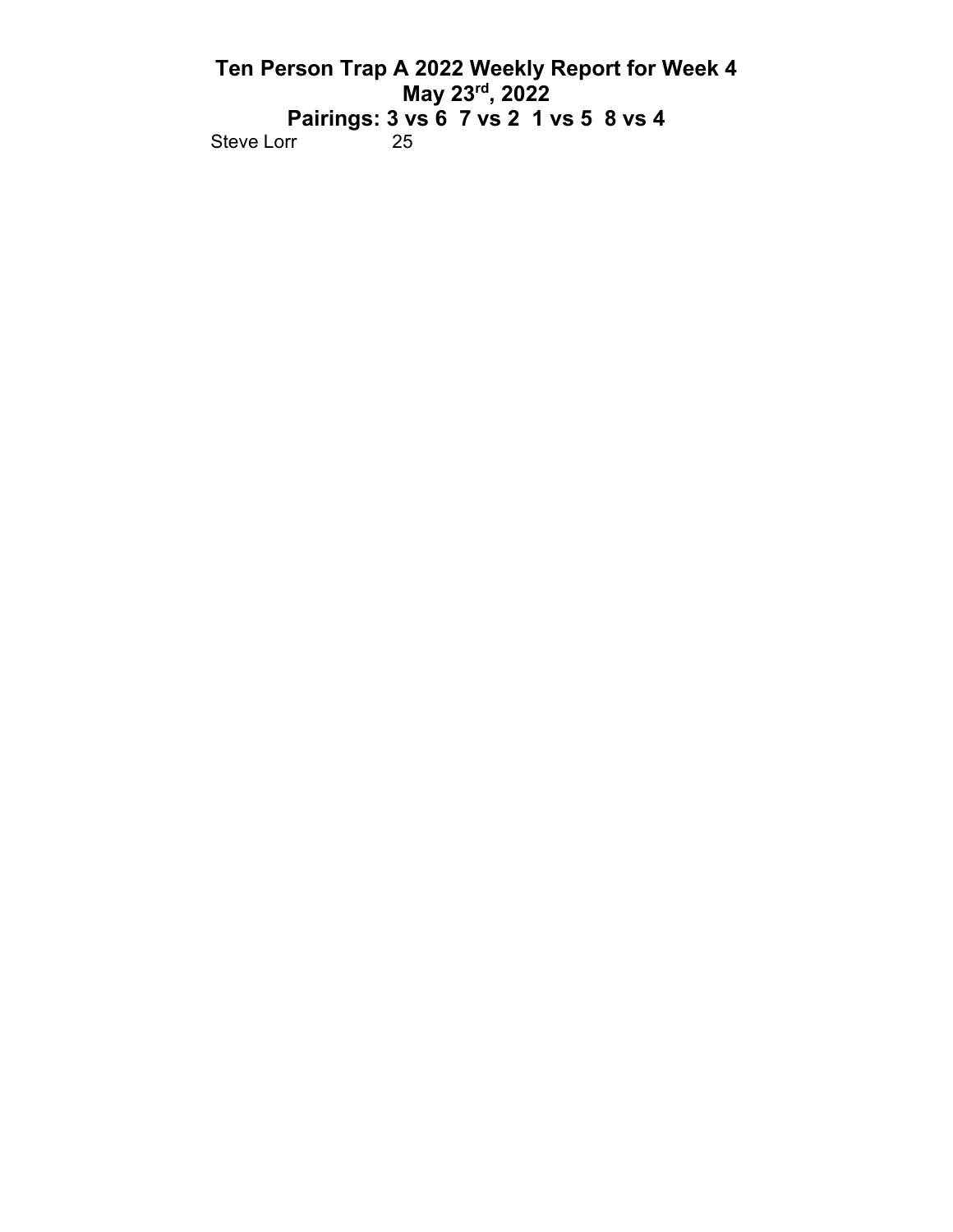## **Ten Person Trap A 22 Team Standings through week 4**

| Team 4 | <b>The Yotters</b>                 | 8.0 |
|--------|------------------------------------|-----|
| Team 3 | <b>Fire Shots</b>                  | 6.0 |
| Team 8 | League average                     | 4.0 |
| Team 5 | <b>Lead Delivery for Mr Pigeon</b> | 4.0 |
| Team 2 | <b>Dunham</b>                      | 4.0 |
| Team 1 | <b>Mc Metalfab</b>                 | 4.0 |
| Team 7 | <b>Palmer Stained Glass</b>        | 2.0 |
| Team 6 | Pull, Bang, Dang                   | 0.0 |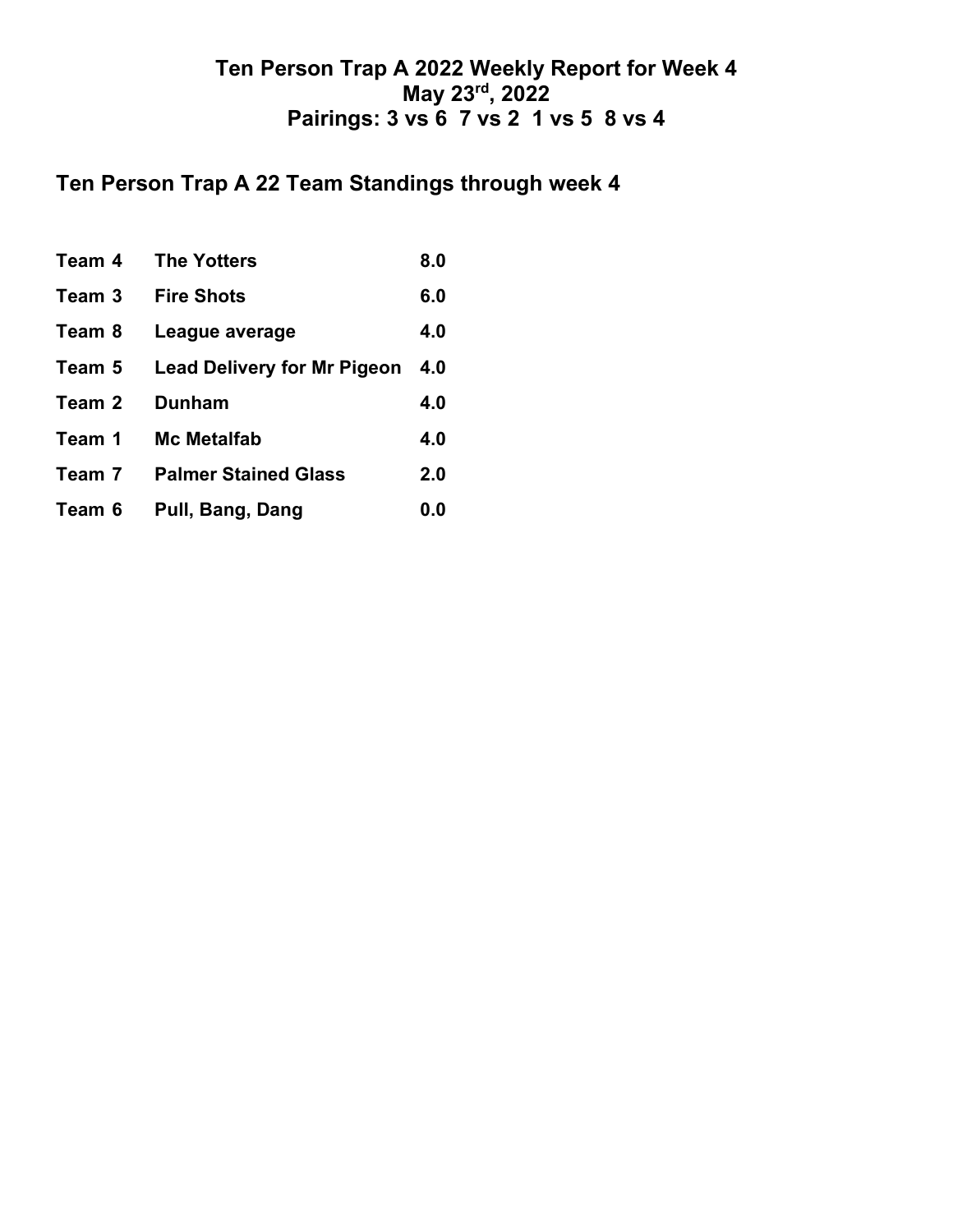# **Ten Person Trap A 2022 Total Target Leaders Through Week 4**

| Shooter              | Total |       |   | Avg Rounds Straights Team |                             |
|----------------------|-------|-------|---|---------------------------|-----------------------------|
|                      |       |       |   |                           |                             |
| Leo Brand            | 98    | 24.50 | 4 | $\overline{2}$            | Mc Metalfab                 |
| <b>Steve Lorr</b>    | 97    | 24.25 | 4 | 2                         | <b>The Yotters</b>          |
| <b>Aaron Peltier</b> | 97    | 24.25 | 4 | $\overline{2}$            | <b>The Yotters</b>          |
| <b>Nathan Bloss</b>  | 96    | 24.00 | 4 | 1                         | Pull, Bang, Dang            |
| <b>Shawn Bradley</b> | 95    | 23.75 | 4 | $\overline{2}$            | <b>The Yotters</b>          |
| <b>Cory Greene</b>   | 94    | 23.50 | 4 | 1                         | Mc Metalfab                 |
| <b>Kevin Bubbers</b> | 94    | 23.50 | 4 | 1                         | Lead Delivery for Mr Pigeon |
| <b>Chris Bloss</b>   | 94    | 23.50 | 4 | 0                         | Pull, Bang, Dang            |
| <b>Tony Brand</b>    | 93    | 23.25 | 4 | 0                         | Mc Metalfab                 |
| Dave Brady           | 92    | 23.00 | 4 | 0                         | Dunham                      |
| <b>Wade Williams</b> | 92    | 23.00 | 4 | 0                         | Dunham                      |
| David Godwin         | 91    | 22.75 | 4 | 0                         | Lead Delivery for Mr Pigeon |
| Ed Ed                | 90    | 22.50 | 4 | 1                         | <b>Palmer Stained Glass</b> |
| Jason Kong           | 90    | 22.50 | 4 | 0                         | Dunham                      |
| <b>Dick Dick</b>     | 90    | 22.50 | 4 | 0                         | <b>Palmer Stained Glass</b> |
| Austin Kapann        | 89    | 22.25 | 4 | 0                         | Pull, Bang, Dang            |
| <b>Mark Ellers</b>   | 89    | 22.25 | 4 | 0                         | Mc Metalfab                 |
| Paul Krzyka          | 89    | 22.25 | 4 | 0                         | <b>Palmer Stained Glass</b> |
| <b>Shawn Palmer</b>  | 88    | 22.00 | 4 | 0                         | <b>Palmer Stained Glass</b> |
| Jason Amundsen       | 87    | 21.75 | 4 | 0                         | <b>The Yotters</b>          |
| Erin Quaranta        | 87    | 21.75 | 4 | 0                         | <b>The Yotters</b>          |
| Joe Down             | 86    | 21.50 | 4 | 0                         | Lead Delivery for Mr Pigeon |
| Johnathan Pratt      | 86    | 21.50 | 4 | 0                         | Lead Delivery for Mr Pigeon |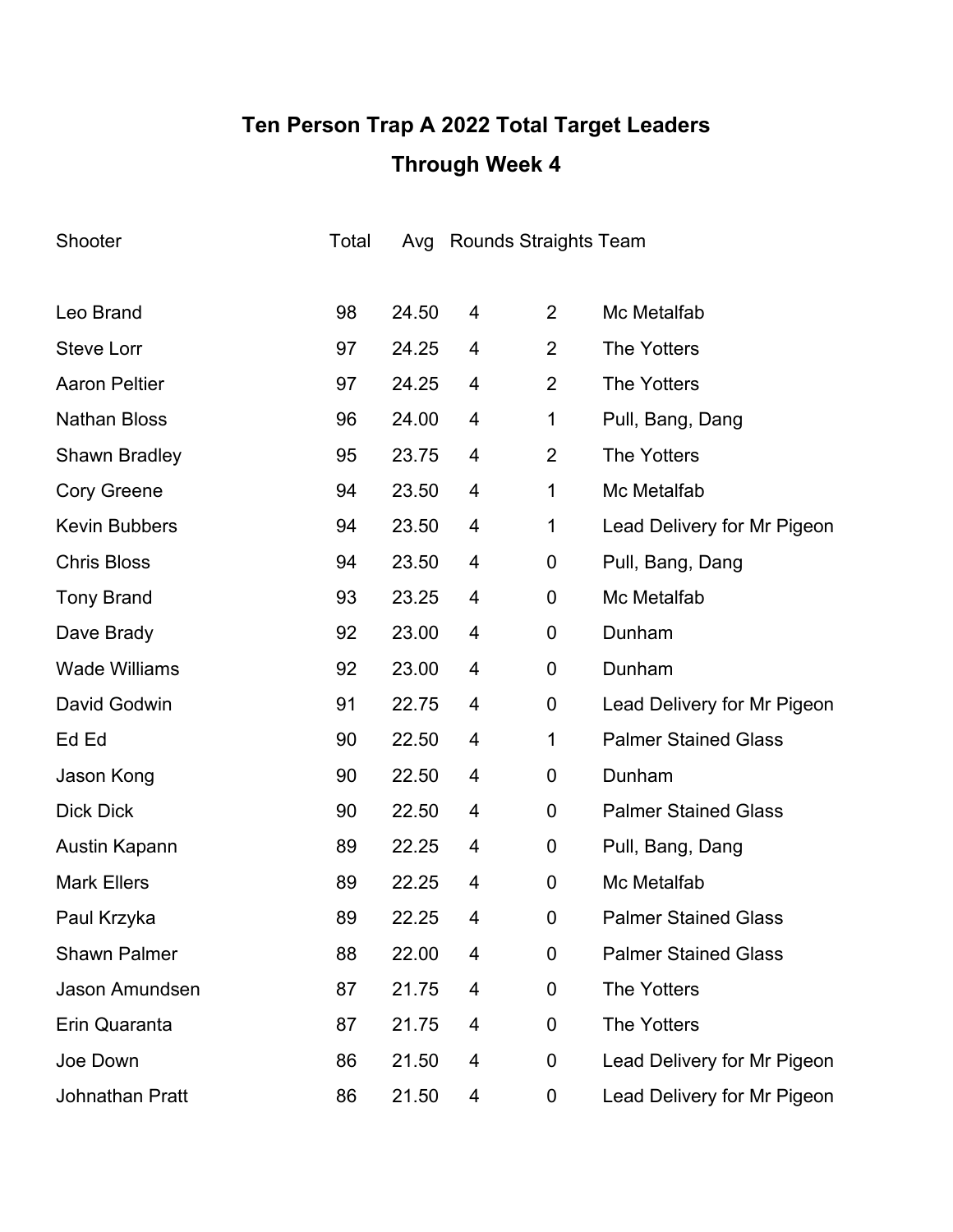| <b>Todd Lindorff</b>    | 84 | 21.00 | 4 | 0           | <b>Fire Shots</b>           |
|-------------------------|----|-------|---|-------------|-----------------------------|
| <b>Jerry Mertes</b>     | 84 | 21.00 | 4 | 0           | Mc Metalfab                 |
| John Oyen               | 84 | 21.00 | 4 | 0           | <b>The Yotters</b>          |
| <b>Alex Bickford</b>    | 82 | 20.50 | 4 | 0           | Pull, Bang, Dang            |
| <b>Barb Yotter</b>      | 82 | 20.50 | 4 | 0           | <b>The Yotters</b>          |
| <b>Chad Gillette</b>    | 81 | 20.25 | 4 | 0           | Dunham                      |
| Lucas Sook              | 81 | 20.25 | 4 | 0           | Dunham                      |
| <b>Terry Raboin</b>     | 81 | 20.25 | 4 | 0           | <b>The Yotters</b>          |
| Roy Roy                 | 80 | 20.00 | 4 | 0           | <b>Palmer Stained Glass</b> |
| Dave West               | 80 | 20.00 | 4 | 0           | Mc Metalfab                 |
| <b>Derick Podratz</b>   | 79 | 19.75 | 4 | 0           | Dunham                      |
| <b>Brian Burke</b>      | 79 | 19.75 | 4 | 0           | Dunham                      |
| <b>Ezra Engstrom</b>    | 78 | 19.50 | 4 | 0           | <b>Fire Shots</b>           |
| Jake Buhman             | 77 | 19.25 | 4 | 0           | <b>Palmer Stained Glass</b> |
| <b>Jeff Bickford</b>    | 77 | 19.25 | 4 | 0           | Pull, Bang, Dang            |
| Mike Baumann            | 76 | 19.00 | 4 | 0           | <b>Fire Shots</b>           |
| Al Palmer               | 74 | 18.50 | 4 | 0           | <b>Palmer Stained Glass</b> |
| <b>Tiffany Engstrom</b> | 73 | 18.25 | 4 | 0           | <b>Fire Shots</b>           |
| <b>Mark Azure</b>       | 73 | 18.25 | 4 | $\mathbf 0$ | Dunham                      |
| <b>Luke Churchill</b>   | 73 | 18.25 | 4 | 0           | Lead Delivery for Mr Pigeon |
| Mike Mike               | 71 | 17.75 | 4 | 0           | <b>Palmer Stained Glass</b> |
| Dan Engstrom            | 70 | 17.50 | 4 | 0           | <b>Fire Shots</b>           |
| John Hegstrand          | 70 | 23.33 | 3 | 0           | Lead Delivery for Mr Pigeon |
| <b>Brian Larson</b>     | 69 | 17.25 | 4 | 0           | <b>Fire Shots</b>           |
| Joe Cairl               | 68 | 17.00 | 4 | 0           | <b>Fire Shots</b>           |
| Mark Smith              | 66 | 16.50 | 4 | 0           | Mc Metalfab                 |
| Margaret Phillippi      | 63 | 15.75 | 4 | 0           | Lead Delivery for Mr Pigeon |
| <b>Scott Ferch</b>      | 61 | 15.25 | 4 | 0           | Mc Metalfab                 |